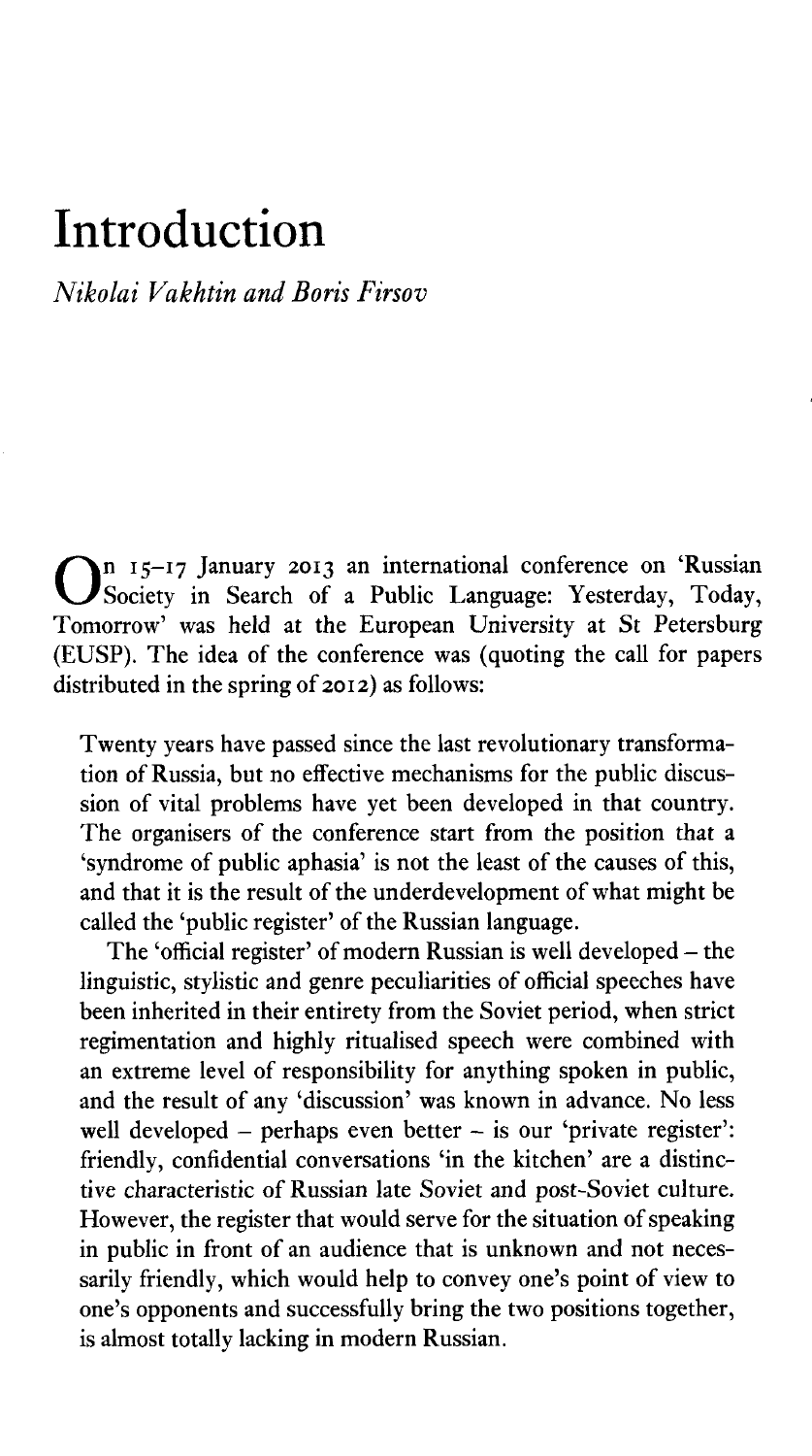In these conditions either the official or the private register usurps the role of the public register in situations that ought to require it. The use of the official register in public discussions immediately evokes the sense of 'being organised', excessive formalisation and a pre-determined result, whereas the use of the private register is associated with the sense that there is no need to arrive at any result at all, and rather to defeat one's opponent than to try and find a compromise together.

The lack of skills for civilised participation in social discussions and the limited command of the public register is felt as a real barrier to the development of civil society in modern Russia: people are incapable of arriving at a consolidated opinion within a finite period of time, and are not prepared to seek mutually acceptable compromises together.

The conference organised by the EUSP is devoted to the discussion of the problem outlined above, and has both an academic and a social purpose: the academic purpose is to study the causes and origins of the 'syndrome of public aphasia', and the social purpose is to begin an academic discussion of the methods whereby this socio-cultural 'disease' may be cured.

This book is based on the ideas expressed in certain of the papers at the conference. The genre of the book is well described by the Soviet oxymoron 'a collective monograph': its chapters are written by different authors (historians, sociologists, linguists, literary scholars), but united by a common idea and single plan.

The problem considered in the book is this: after the collapse of the communist system, 'unanimity' in Russia was replaced by a cacophony of thoughts and opinions. However, the public discussions of this period did not bear the fruit that was expected of them, partly because Russians brought up on 'Party Newspeak' as the only permitted form of public speech lacked a common public language: they *had no language to speak.* This was not only because the people who might have spoken had no command of the appropriate variety of the Russian language. Some public figures of the late eighties and early nineties did speak it to a greater or lesser extent, but the people to whom they addressed themselves did not understand it. 'The Soviet people' knew only two varieties of speech: the private and the official Soviet. During the whole Soviet period the right to public expression in Russia had been regulated by the party apparatus, 'the competent organs' (an official euphemism for the KGB) and censorship, because the Soviet authorities had always been afraid of any manifestations of public initiative, and were thoroughly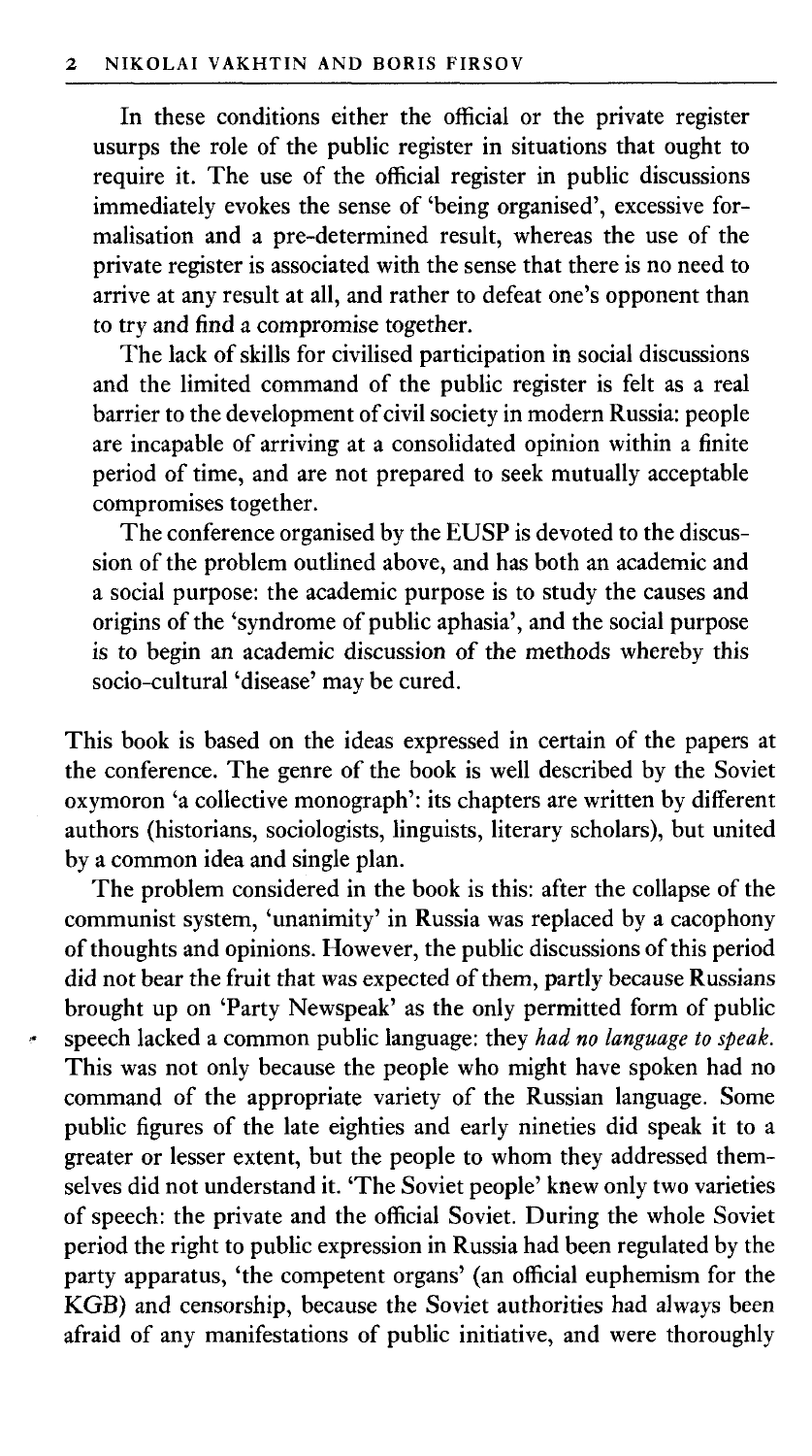mistrustful of any open expression of opinion, not to mention unauthorised activities, on the part of their citizens.

The inability of the broad masses of the Russian population to consolidate varying opinions and their unpreparedness for active participation in public attempts to arrive at mutually acceptable compromises are acutely felt today by the academic community. This is a consequence of the chronic, and neglected, socio-cultural malady of the period of socalled 'mature socialism'.

This social sickness is rooted in the history of the Russian Empire, in the sphere of interactions between the government and society and of the official (first imperial, then Soviet) ideology and relations between various groups.<sup>1</sup>

There are both classical and recent works on totalitarian language (*newspeak*, *langue de bois,* etc.) and totalitarian orders of discourse (Zaslavsky and Fabris 1982; Karpinski 1984; Seriot 1985; Thom 1989). Invocation of 'Bolshevik language' has become ubiquitous (cf. Wierzbicka 1990; Young 1991; Epstein 1991; Kupina 1995; 1999; Zemskaia 1996; Dunn 1999; Gorham, 2003; Guseinov 2003; 2004; Poppel 2007; Chudakova 2007; Petrov and Ryazanova-Clarke 2015), but detailed studies of it are still rare. The approach proposed in this book is an innovative one: the authors approach the topic from the perspective of the (dis)order of discourse, using the notion of public register. Recently, several books have appeared that address Soviet and post-Soviet discourse (e.g. Gorham 2014 or Koteyko 2014), but their perspectives are quite different. Michael Gorham may be right when he says that 'periods of rapid and radical change both shape and are shaped by language' - but he is too hasty when he describes the current Russian situation as a situation 'after Newspeak': our book, on the contrary, tries to explain the mechanisms that hamper modernisation and democratic reforms in Russia precisely through the persistence of 'Soviet' types of argument. Nelya Koteyko in her recent book analyses loanwords and metaphors in order to reveal changes and continuities in the subtle interplay between language and politics in post-Soviet Russia. Her approach is also quite different from ours, in that our book offers the historical and generic range that is only possible in a multi-handed volume.

The book opens with two introductory chapters. In 'The Discourse of Argumentation in Totalitarian Language and Post-Soviet Communication Failures' Nikolai Vakhtin uses the concept of totalitarian language to construct the theoretical framework of the book, demonstrating the difference between Russian and American practices of public debate by means of the famous 'Kitchen Debate' between Khrushchev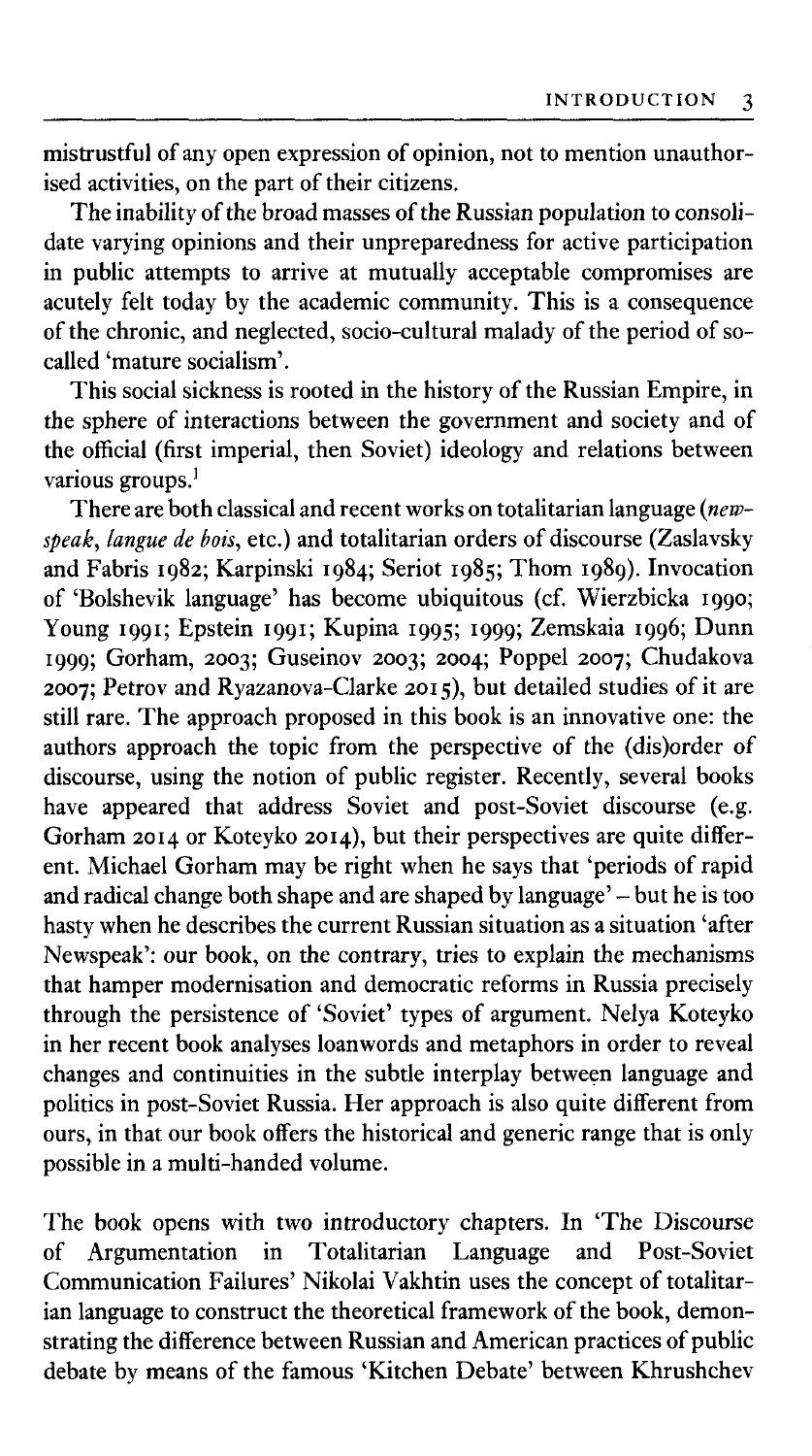and Nixon in 1959. The second half of this chapter summarises the methods and devices for teaching citizens how to conduct public debates in English-speaking countries and discusses the question of whether these methods can be directly borrowed or whether Russia needs to create its own. In Chapter 2 Maksim Krongauz ('Russian and Newspeak: Between Myth and Reality') studies the concept of Newspeak, introduced by George Orwell in his novel *Nineteen Eighty-Four*, and its relation to the real processes that have taken place in Russian, and also the semantics of the word in modern Russian. The author's conclusion that the semantics of *novoiaz,* the Russian translation of 'Newspeak', have moved quite a distance from the original English word and developed a number of supplementary meanings, is important for an understanding of the chapters that follow.

Chapters 3-7 of the book describe the historical aspects of the problem.

Chapter 3, "A Society that Speaks Concordantly" or Mechanisms of Communication of Government and Society in Old and New Russia', by Dmitrii Kalugin, shows that the lack of a public register in Russian is the result of a conscious strategy, first of the imperial government, then of the Soviet government, and now of Putin's government, to make social dialogue impossible. This strategy has deep roots in Russian history. The author uses several examples: polemics in Old Russian literature from the twelfth to the sixteenth centuries; the famous correspondence between Ivan the Terrible and Kurbskii; public discussions in the eighteenth century under the patronage of Catherine the Great; political discussions in the nineteenth century; and, finally, the attitude of society towards the judicial reforms of the 1860s and the introduction of trial by jury.

Chapters 4-6 are sketches of different periods of Russian history. Chapter 4, 'Legal Literature " for the People" and the Use of Language (Late Nineteenth and Early Twentieth Century)', by Michel Tissier, takes up the story where Chapter 1 left off, describing various attempts to create a popular language for describing legal concepts at the turn of the nineteenth and twentieth centuries, depending on how the 'élite' regarded the 'people' and their legal abilities. Should legal concepts be explained in simple words, so that 'the people' could understand them? Or should 'the people' be gradually educated and have their legal consciousness expanded through the use of complex legal terms?

Catriona Kelly's Chapter 5, "How to Write to the Newspaper": Language and Power at the Birth of Soviet Public Language', describes an important genre in the history of Russian public language, the 'letter to the editor', from the point of view of early Soviet culture. Attempts to make everyone 'speak Bolshevik' (in Stephen Kotkin's well-known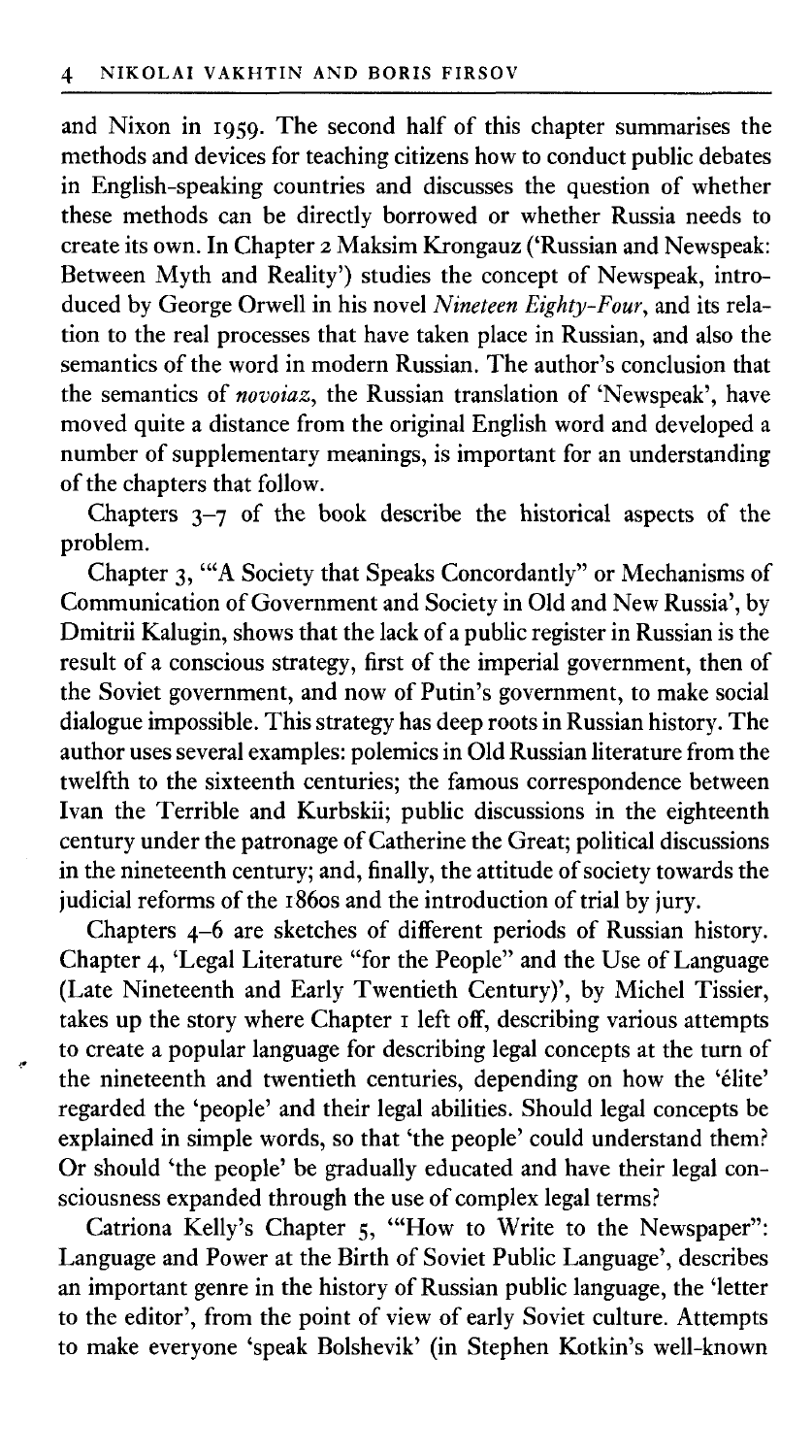phrase) are less typical of the twenties than various attempts at modernising the language using experience from abroad. 'Letters to the editor', which were supposed to involve the Soviet masses in political discussion, raised the question of language, since Western 'letters to the editor' (which had existed since the eighteenth century) were traditionally written in the language of the educated classes. This problem was not solved, and eventually 'letters to the editor' as a genre were absorbed by the language of the Soviet political mainstream.

Chapter 6 by Valerii V'iugin, 'Between the Street and the Kitchen: The Rhetoric of the Social(ist) Meeting in Literature and Cinema', shows that the 'Soviet assembly', including mass meetings, party meetings, and other forms of public assembly, had its own quite concrete discursive and spatial features. It analyses the image of this sort of meeting as reflected in literature and cinema, from the 1920s to the present.

Chapter 7, 'Was Official Discourse Hegemonic?', by Boris Firsov, demonstrates how Newspeak displaced 'human language' from ideological discussions, starting in the 1930s. The mass ideological stultification, the ubiquitous pseudo-Marxism, the persecution for the slightest deviation from the party line, all affected not only the masses, but the party leaders too. Using Anatolii Cherniaev's diary, the author shows how linguistically and intellectually helpless Brezhnev and his entourage became if they had to speak 'without a script': the masters of the official discourse had lost the gift of human speech.

Chapters 8-12 provide some case studies of contemporary Russian society and media.

In Chapter 8 by Boris Gladarev, 'Attempts to Overcome "Public Aphasia": A Study of Public Discussions in Russia at the Beginning of the Twenty-First Century', the author considers that the reason for the incapacity for public discussion lies not only in the lack of a register, but in the lack of experience, illustrating this with the results of three sociological investigations: 'The social history of the St Petersburg movement for the preservation of the historical and cultural heritage', 2007-9; 'Environmental activism in St Petersburg and Helsinki: Comparing analyses of political cultures', 2010; 'Urban movements in contemporary Russia: In search of the practice of solidarity', 2011-12. The data gathered by participant observation clearly show the participants' helplessness, irrespective of their social position and good intentions: people do not know how to turn the polyphony of opinions into a reasonable consensus. The signs and causes of this helplessness are examined in detail in this chapter.

Chapters 9 and 10 provide two further case studies of the phenomenon under discussion. Chapter 9, 'Allotment Associations in Search of a New Meaning', by Aleksandra Kasatkina, presents the results of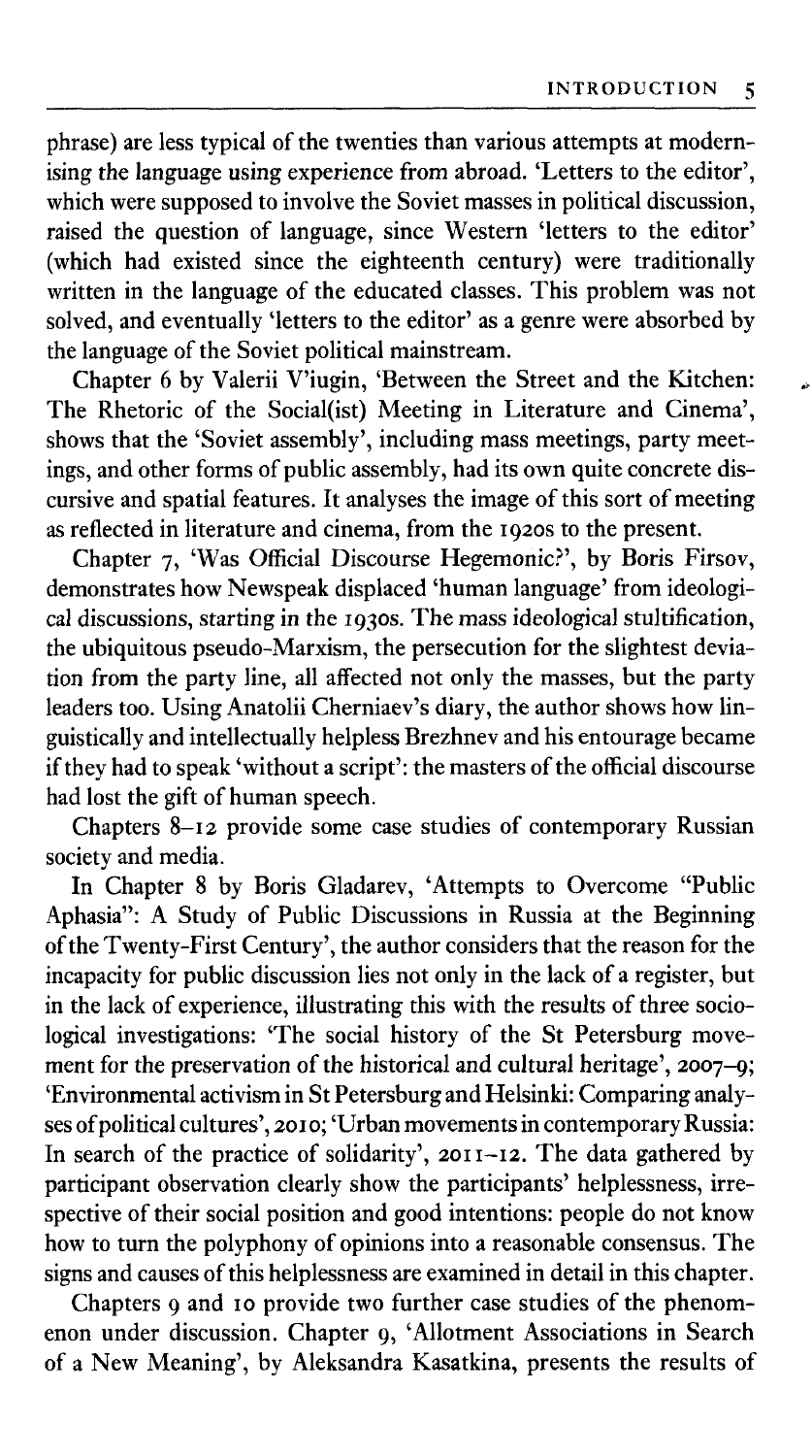research conducted by participant observation into the general meetings of allotment associations - small, formally self-governed collectives of urban dwellers who hold small allotments. The 'general assembly' of this sort of association is formally its highest governing body: the chapter shows how the lack of a register of public speech and of the ability to listen to other people disrupts the course of a meeting and makes it meaningless.

Chapter 10 "Distances of Vast Dimensions . . .": Official versus Public Language (Material from Meetings of the Organising Committees of Mass Events, January-February 2012)', by Kapitolina Fedorova, studies material from the protest movements of 2012 and shows how fundamentally the meetings of the organising committees of anti-Putin and pro-Putin demonstrations differ: whereas the latter take place wholly within the framework of the 'official' linguistic register, the former are trying to develop and use a new public register.

Chapter 11 by Julia Lerner and Claudia Zbenovich, 'Insides Made Public: Talking Publicly about the Personal in Post-Soviet Media Culture (The Example of *The Fashion Verdict)',* shows what a powerful instrument television is for the reformation of language and the creation of new linguistic registers. The chapter describes the appearance of a new 'therapeutic' discourse created by the television talk show, principally *The Fashion Verdict* - a public discussion of fashion which constantly oversteps the accepted boundaries of the private.

In Chapter 12, 'Distorted Speech and Aphasia in Satirical Counterdiscourse: Oleg Kozyrev's " Rulitiki" Internet Videos', Lara Ryazanova-Clarke continues the line of the previous chapter, describing the language of satirical internet videos of the period of President Medvedev's 'liberal' administration, showing how distorted speech and aphasia are used as satirical weapons in Oleg Kozyrev's 'Rulitiki' clips.

Chapter 13, 'The Past and Future of Russian Public Language', by Oleg Kharkhordin, concludes the book. Beginning by describing the famous *Robert's Rules of Order*, used for the conduct of public discussions in the USA, the author moves on to the attempts to create analogous procedures in the first Russian Dumas (1905-17), and thence to Bolshevik and late Soviet debates, concluding by discussing the prospects for public discussion in Russia. The basic problem is that the lack of a public register and of clear rules for conducting discussions typical of contemporary Russia helps the ruling elites to keep hold of their position as victors - at the expense of the vanquished.

This book is intended for everyone interested in current problems of contemporary Russian society and their historical, cultural and social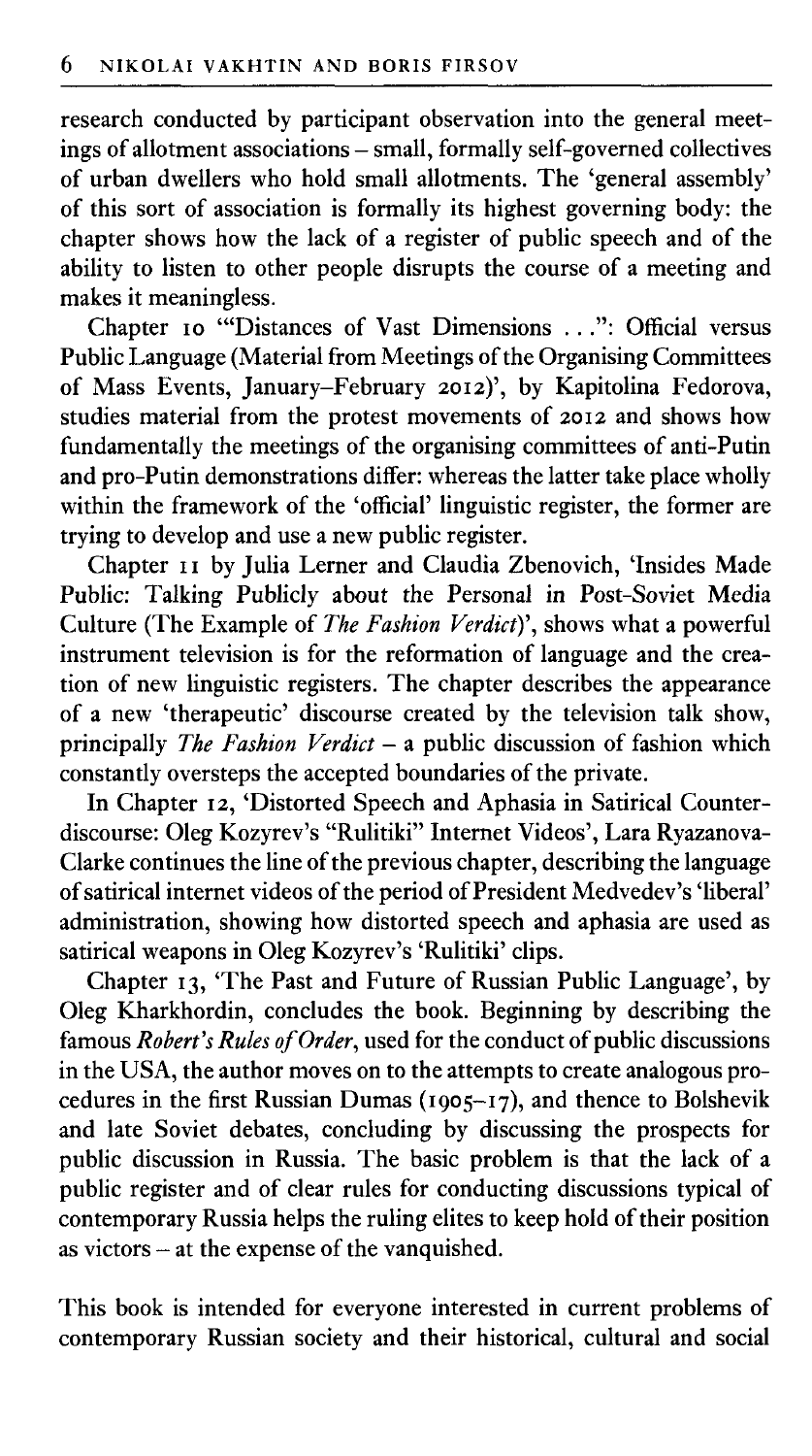causes. The topic of the book is taken from real life. Russian society, tired of the unanimity and servility forced upon it during the Soviet stage of its development, reacted forcefully to the rights and liberties offered to it with obstinacy, conflicts of values, demonstrations of disharmony and a fatal inability on the part of all social subjects almost without exception to reach reasonable compromises.

Russian society is still trapped by the dichotomy of 'officialese' and informal discussion, neither of which is satisfactory as the basis for constructive public debate. Being very far from ideas of deliberative democracy with its requirement to consider relevant facts from multiple points of view, to converse with one another, to think critically (see: deliberative-democracy.net), Russian society is still incapable of acknowledging that multiple points of view have the right to exist at all. As an anonymous reviewer of this book has written, '[w]hile Habermas's model of disinterested rational debate may not be achieved perfectly anywhere, it is extremely far from realization in Russia, where discussion is often either structured by hierarchies of power or too disorderly to be effective, and where communication is often less than courteous.'

It has not been the object of the authors of the book to calm the raging waves of social disagreement. Their mission has been to indicate a resource which might decrease the level of dissonance within the life of Russian society. This resource is language and its particular function of ceasing to split fellow-citizens into irreconcilable factions and instead helping them to limit their individual egoism and to integrate society. Language may be the means which allow people to come to agreement and overcome the 'syndrome of public aphasia'. This optimism is founded on the well-known proposition that the role of language is not only to reflect social realities. Language *constructs* reality and is a sort of foundation for complete and multifarious interaction between people.

So as not to end the introduction on a pessimistic note, we shall conclude with a quotation from Chapter 8 of the book itself: 'The acquisition of communicative competence, the learning of the "manners" and rules of public behaviour are cultural rather than political processes, and culture changes slowly. Nevertheless, recent empirical observations of the discussions of various initiative groups, meetings and social movements make visible a striving to overcome the habitual communicative barriers, find the right words and discover that *common* element that makes us a *commonwealth*.'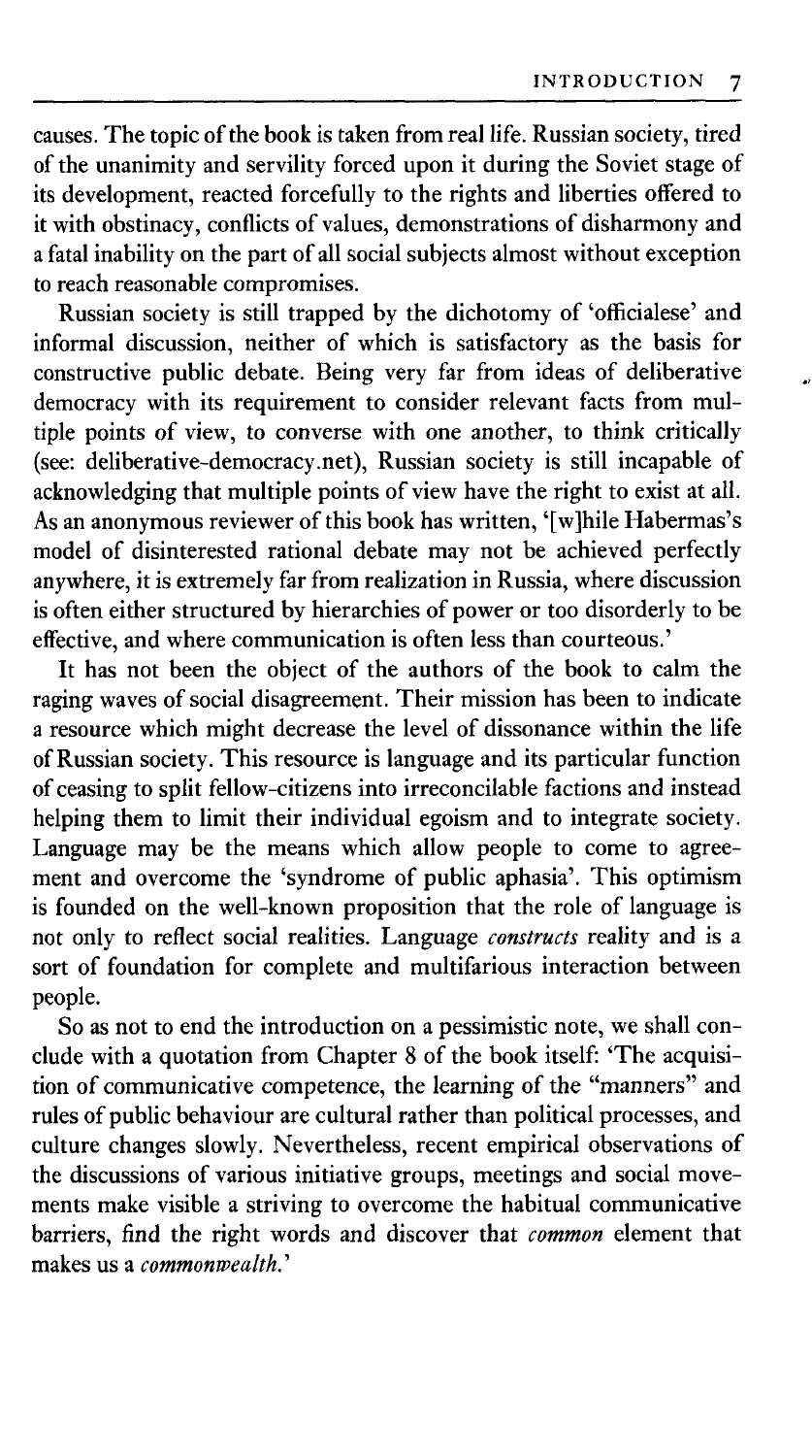#### **NOTE**

i. The first time the malady was noticed and analysed (though not named) was probably in the famous collection of articles Vekhi ('Landmarks, Milestones'), published in 1909, above all in articles by Nikolai Berdiaiev, Mikhail Gershenzon, Aleksander Izgoev and Bogdan Kistiakovskii (see Brooks 1973).

#### **REFERENCES**

Brooks, Jeffrey (1973), 'Vekhi and the Vekhi Dispute', *Survey,* 19: 1, 21-50 .

- Chudakova, Marietta (2007), 'Iazyk raspavsheisia tsivilizatsii: materialy k teme', in *Marietta Chudakova. Novye raboty: 2003-2006,* Moscow: Vremia, pp. 234-348.
- Dunn, J. A. (1999), 'The transformation of Russian from a language of the Soviet type to a language of the Western type', in J. Dunn (ed.), *Language and Society in Post-Communist Europe, Basingstoke and New York: Macmillan, pp. 3-11.*
- Epstein, M . (1991), *Relativistic Patterns in Totalitarian Thinking: An Inquiry into the Language of Soviet Ideology* (Kennan Institute for Advanced Russian Studies, Occasional Paper 243), Washington, DC: The Woodrow Wilson International Center for Scholars. Available at http://www.emory.edu/INTELNET/ideolanguage2.html

Gorham, Michael S. (2003), *Speaking in Soviet Tongues: Language, Culture and the Politics o f Voice in Revolutionary Russia,* DeKalb, IL : Northern Illinois University Press.

- Gorham, Michael S. (2014), *After Newspeak: Language, Culture and Politics in Russia from Gorbachev to Putin,* New York: Cornell University Press.
- Guseinov, Gasan (2003), *Sovetskie ideologemy v rossiyskom discurse iggo-kh,* Moscow: Tri kvadrata.
- Guseinov, Gasan (2004), *D.S.P.: Sovetskie ideologemy v russkom diskurse 1990-kh*, Moscow: Tri kvadrata.
- Karpinski, Jan (1984), *Mowa do ludu: szkice ojezyku polityki,* London: Puls.
- Koteyko, Nelya (2014), *Language and Politics in Post-Soviet Russia: A Corpus Assisted Approach,* Basingstoke: Palgrave Macmillan.
- Kupina, N . A. (1995), *Totalitarnyi iazyk: Slovar' i rechevye realii,* Ekaterinburg: The Ural University Press.
- Kupina, N. A. (1999), *Iazykovoe soprotivlenie v kontekste totalitarnoi kul'tury,* Ekaterinburg: The Ural University Press.
- Petrov, Petre and Lara Ryazanova-Clarke (eds) (2015), *The Vernaculars of Communism: Language, Ideology and Power in the Soviet Union and Eastern Europe,* Abingdon: Routledge.
- Poppel, Ludmila (2007), *The Rhetoric of Pravda Editorials: A Diachronic Study of a Political Genre* (Acta Universitatis Stockholmiensis. Stockholm Slavic Studies 33), Stockholm: Stockholm University.
- Seriot, Patrick (1985), *Analyse du discours politique soviétique,* Paris: Institut d'études slaves.
- Thom , Françoise (1989), *Newspeak: The Language o f Soviet Communism (La langue de bois),* London and Lexington: The Claridge Press.
- Wierzbicka, Anna (1990), *Antitotalitarian Language in Poland: Some Mechanisms of Linguistic Self-defence, Charlottesville: University of Virginia Press.*
- Young, John Wesley (1991), *Totalitarian Language: Orwell's Newspeak and its Nazi and Communist Antecedents, Charlottesville: University of Virginia Press.*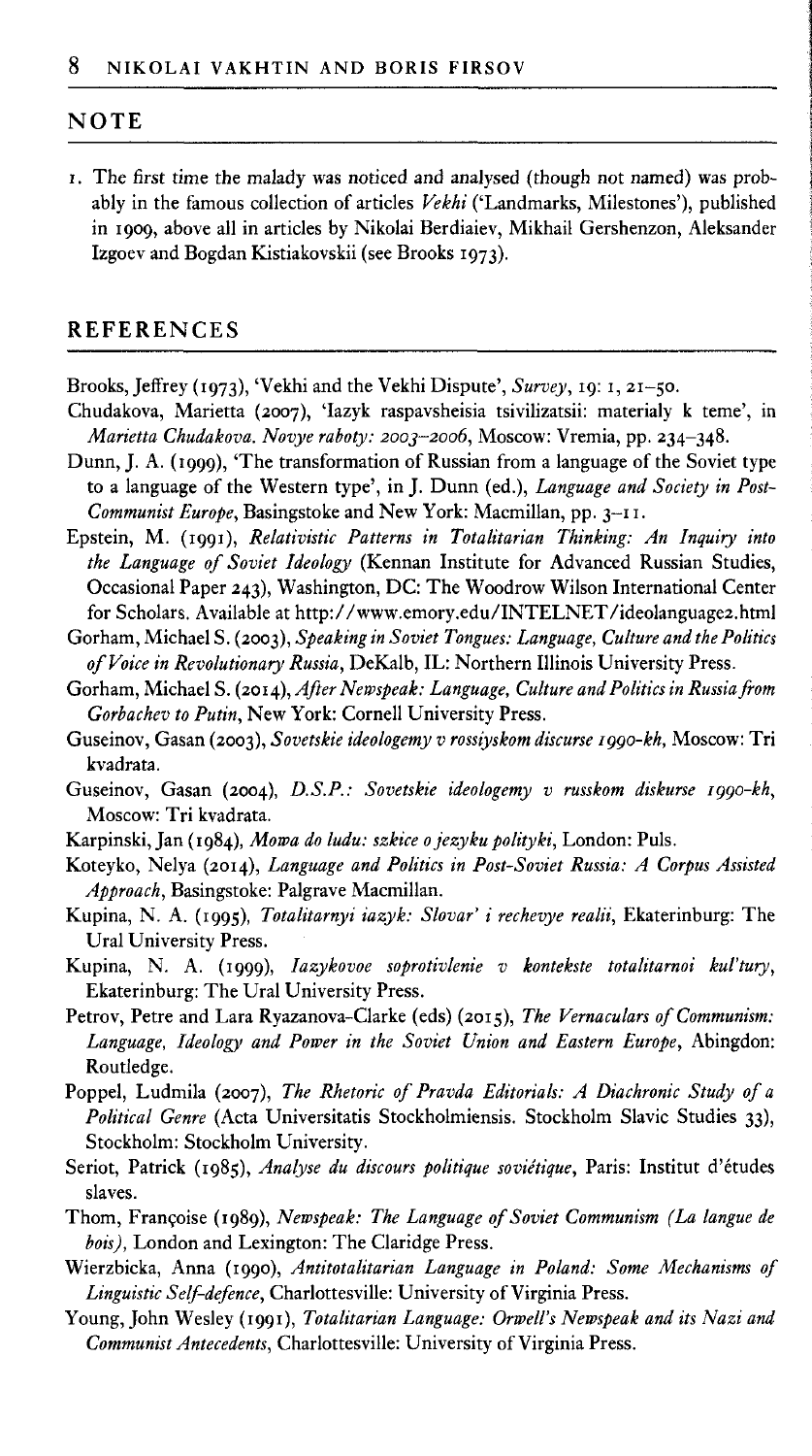# Was Official Discourse Hegemonic?

*Boris Firsov*

Even when we were thinking like human beings (who wants war?) we spoke the language of ideology.

(Cherniaev 2008: 19)

### **INTRODUCTION**

The author quoted in the epigraph – Anatolii Sergeevich Cherniaev<br>– worked in the apparatus of the supreme state power in the USSR<br>for over twenty years. His individual culture, unbringing and way of  $-$  worked in the apparatus of the supreme state power in the USSR for over twenty years. His individual culture, upbringing and way of life in no way corresponded to what he had to do at work for the greater part of those twenty years. Cherniaev writes truthfully and frankly about what he heard and read and took part in. The words quoted from his diary, to which I shall be referring as an invaluable source, were written in 1972, at the beginning of his career in the apparatus.

Cherniaev's diary is full of evidence for how and why the members of the apparatus switched from 'human' to official language. There were several reasons. First, they were under pressure from the notion of the state as an ideological power, part of the international communist movement, engaged in the struggle for the affirmation of communist ideas. Second, the decades had taught them to represent any phenomenon only in ideological terms. Third, ideology was the source of the livelihood of a vast number of people, the whole social and party mechanism. Fourth, ideology helped them to settle personal scores and keep science, culture and art under control. Fifth, ideology had merged with the false propaganda of success. It was the chief means of maintaining the status quo and at the same time a tool for hiding the true state of things (grain was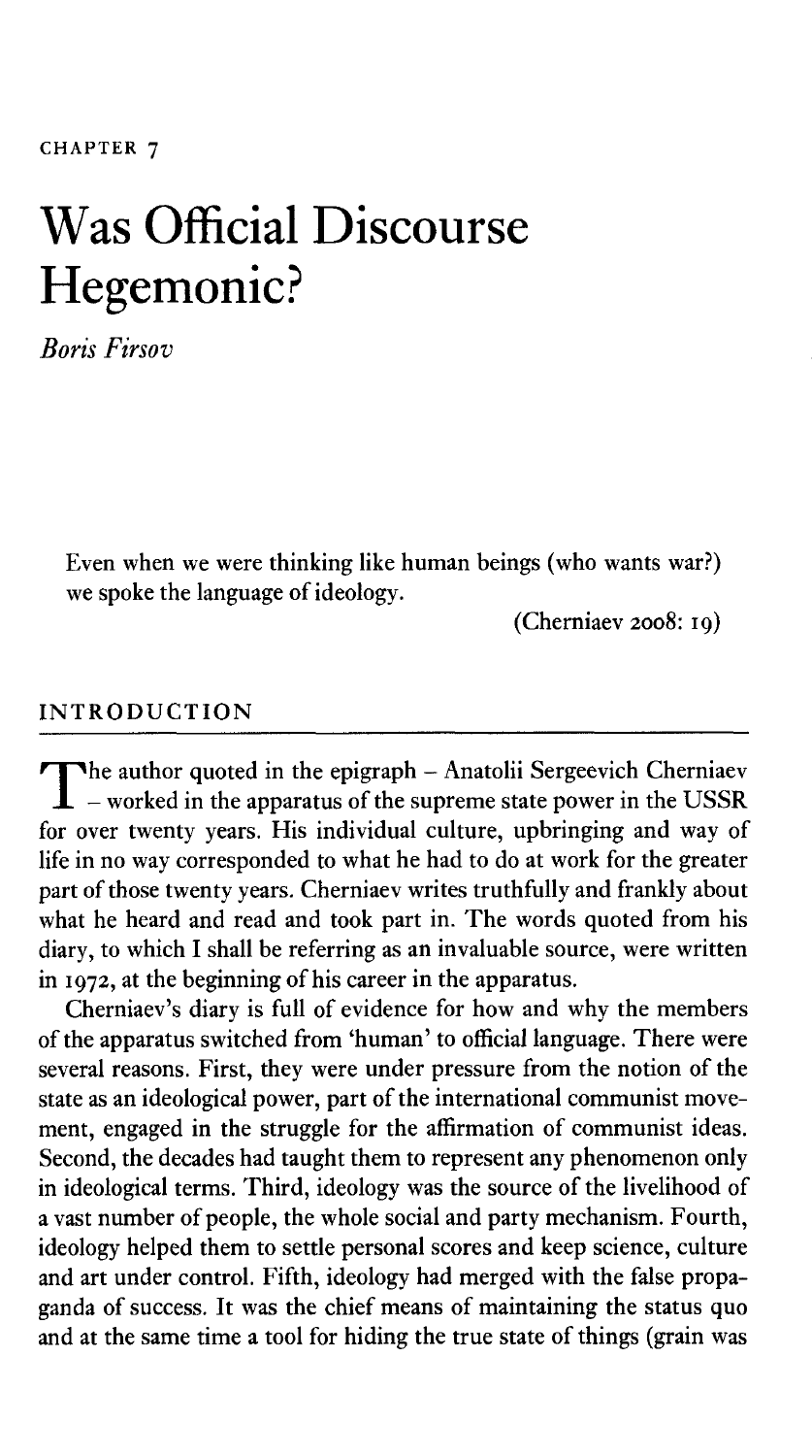constantly being imported!) at a time when the West was always 'lying', proclaiming our 'difficulties' to the whole world.

The scale on which this language was churned out made one think not only of its limitless potential, but also of its ubiquity and immanence. Everyone had to learn the science of Marxism from the same textbook, namely the *Short Course of the History of the ACP(b)*.<sup>1</sup> In fifteen years, from 1938 to 1953, it was published 301 times, with a total print-run of 42,816,000 copies in 67 languages, and was a means of unifying the national consciousness on the basis of the ideas of Stalinism, the personality cult of Stalin, and the concept of barracks socialism. Its conversion into the *History of the CPSU*<sup>2</sup> textbook (eight editions, 1959–85) was accompanied by a refusal to criticise Stalin or the *Short Course of the History of the*  $\widehat{ACP(b)}$ *.* As a result the conceptual resemblance of the *History* to the *Short Course* was striking. The thought of publishing yet another 'Short Course' of the CPSU continued to be entertained by the highest leadership of the party until its collapse.

'The CPSU could not think or act otherwise!' (*Sovetskaia istoriografiia* 1996: 269). This was the language spoken by the Komsomol, the organs of Soviet power, the trade unions and the mass media, and cultural and educational institutions, publishers and so on had to use it willy-nilly. But the chief milieu where this language was generated and formed in order to be reproduced in every cell of the social organism was the CPSU itself.

### **THE THEORY**

The theory proclaimed from the pulpits of scientific communism was a paraphrase of the *Short Course of the History of the ACP(b)* and in essence a falsification of canonical Marxism. These were myths devoid of any probative force or foundation, and in fact they dissolved society instead of binding it together (beginning with the object of creating a communist society). Still, could it have been otherwise if the language of the ideological myths and the language of real politics were mutually exclusive? (Cherniaev 2008: 59). The mythology had little in common with reality and turned into journalistic babbling. Since they knew perfectly well whence it proceeded, people spoke of the feebleness of their rulers. This ideological senility on the part of the fathers repelled the children more and more (Cherniaev 2008: 178).

So-called 'academic Marxism' dominated philosophical literature from the 1970s on. Its creator was Academician Piotr Fedoseev, Vice-President of the Academy of Sciences of the USSR; educated employees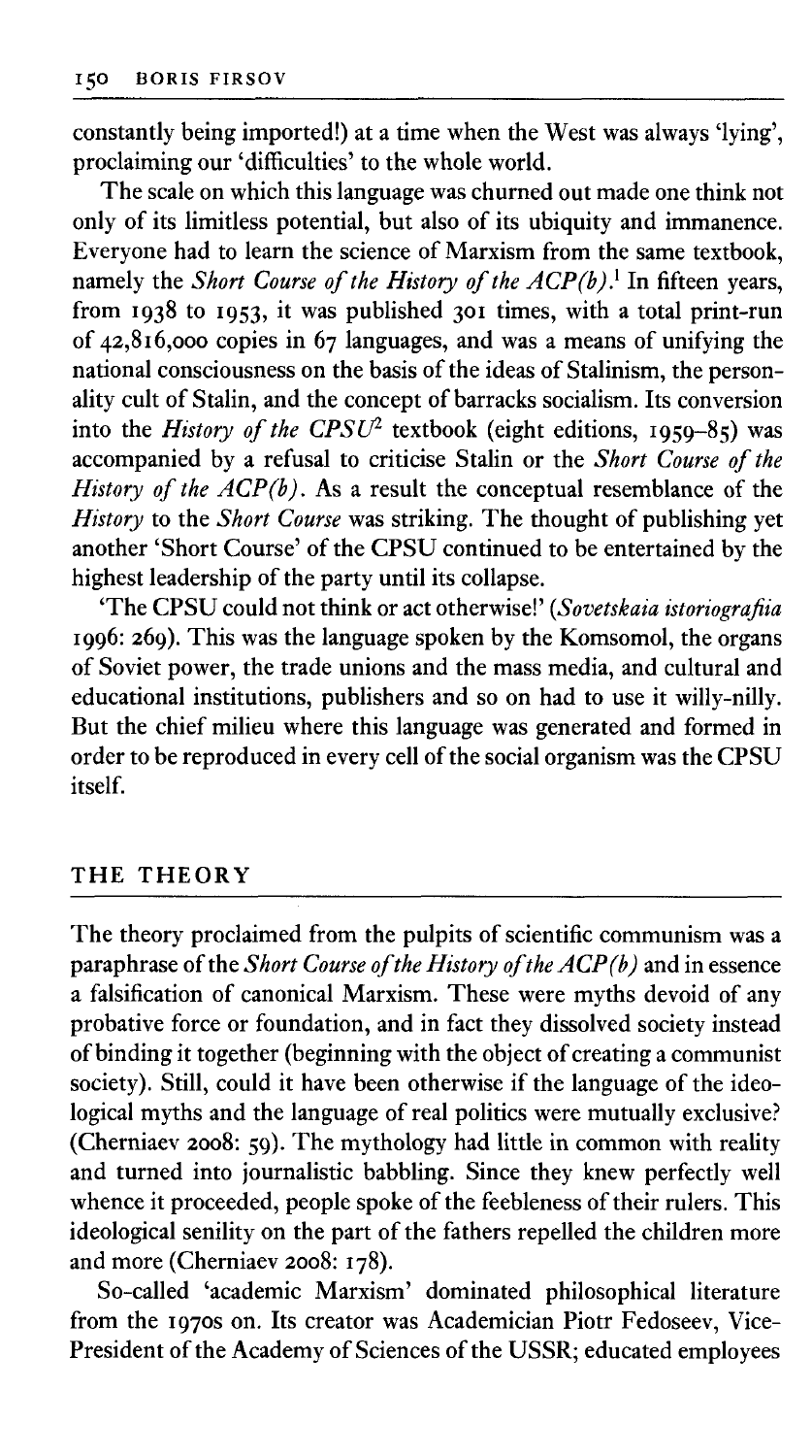and consultants at the Central Committee of the CPSU always called it 'Fedoseev Marxism' - timid, helpless, ignorant, incapable of stating a problem, for its object was not to penetrate the reality of things, but to stigmatise revisionists abroad and catch them out at home (Cherniaev 2008: 45).

Akin to Fedoseev Marxism were the reports of the secretaries of the Central Committee of the CPSU, who led the ideological sections and claimed the status of people who applied Marxism-Leninism creatively for the purposes of party policy. Reports presented on significant anniversaries in the 'red calendar' were particularly important. A typical product of this sort of 'theorising' is the report by Mikhail Zimianin, secretary of the Central Committee, on the 107th anniversary of Lenin's birth, which was essentially nothing more than a call to level everything down to the school theory taught in all Soviet establishments of higher education without exception, reflecting the main aim of the CPSU of that time: faithfulness to the canon (doctrinal Leninism).

Most often what really circulates in history are inconstant imitations, forgeries and distortions of the original concepts in the minds of the next generations, but it is these that influence people's behaviour. 'So Marxism is not necessarily what Marx wrote in *Das Kapital,* but the beliefs of a multitude of mutually antagonistic sects, whose members all consider themselves his only true followers' (Lippman 2004: 115). These words, written in the 1920s, have proved prophetic and have not lost their value at the beginning of the twenty-first century.

### **MASS INDOCTRINATION**

Although theory does have primary significance, the official language 'failed' not in theoretical studies, but in its attempts at mass indoctrination. The masses quenched the revolutionary spirit of the canons by gradually refusing to believe in them. The pioneer of the enfeeblement of the 'explosive force of Marxism' was Stalin. Stalin used the polemic that he started in the 1950s with Academician Nikolai Marr (who had died in 1934) to deprive Soviet society of the possibility of swift and sudden changes. Where there are no hostile classes there is no need for 'explosions'. Genuine Marxism, which proclaimed the revolution as the midwife of history, had become politically dangerous to the country's leaders. The chief point of this theory was that it proposed a single direction of evolution, when in fact there were many.

At the same time, the very thought of a crisis of Marxist doctrine in our country was considered 'blasphemy' and sedition. Discussion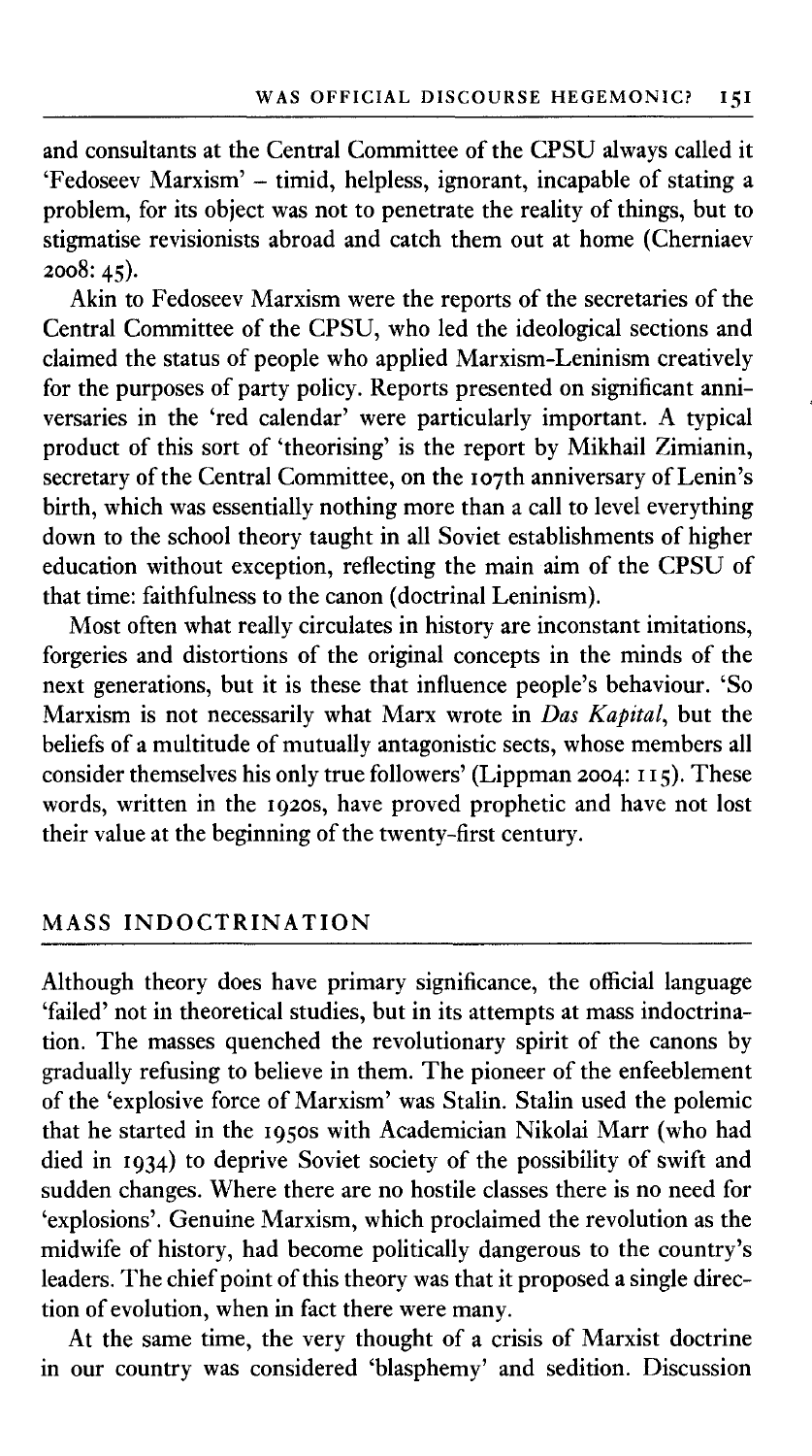of Marxism, let alone doubting its canons, was not allowed. The ideological machine was working at full blast. Lectures on the foundations of Marxism-Leninism were read in university lecture theatres. These courses were read by people whose faces were by no means stupid, but were as inaccessible as secret documents, who spoke without intonation or emotion, hardly ever smiled and were capable of reciting by heart whole pages from the works of Marx, Engels and Lenin. They lived in a world of illusions which had power over them and were unquestionably stronger than reality. In this world nothing was discussed and nothing was substantiated, but unlike religion it *claimed* to be substantiated. Among these Marxists there were also those who were frankly idiots, who read their lectures stupidly from well-worn typewritten sheets, like one reader of the Repin Institute who, after being caught taking bribes, ended up in charge of the publicity department of a zoo.

But the majority of them were rational people, like augurs who would not acknowledge even to themselves anything but their sincere devotion to the ideas that they set forth. (Their minds had been irrevocably infected with inflamed loyalty!) Behind them stood a mysterious, unreal power, and they were the direct instruments of the Supreme Will. People were afraid of them, and with good reason. (German 2006: 198)

When in the course of their lectures some of them made personal reprimands in iron, staccato tones, remembering everyone's name, the students felt as if they were behind bars and were struck dumb with terror of their academic warders. They had to make précis of the sources, which was a torment, because, when they read Lenin's withering passages about 'the renegade Kautsky' without, of course, ever having read Kautsky, it was impossible to understand anything, and, above all, nobody wanted to understand anything – it was mind-numbingly uninteresting. It was however constantly and unremittingly drummed into us, the way they tell new recruits: 'If you don't salute, you'll be put on fatigues.' In other words, we were used to the obligation of meaningless rituals, put up with them, and lost the power or will to think (German 2006: 198-200).

In 1970 the centenary of Lenin's birth was celebrated all over the country. At the beginning of the 1970s, as if in memory of their leader, blue- and white-collar workers, including the employed intelligentsia of every stripe, took 'the Lenin exam', preparing for it in the all-embracing system of party education. The most conscientious of these students, who got top marks, were rewarded by their party committees with a prize